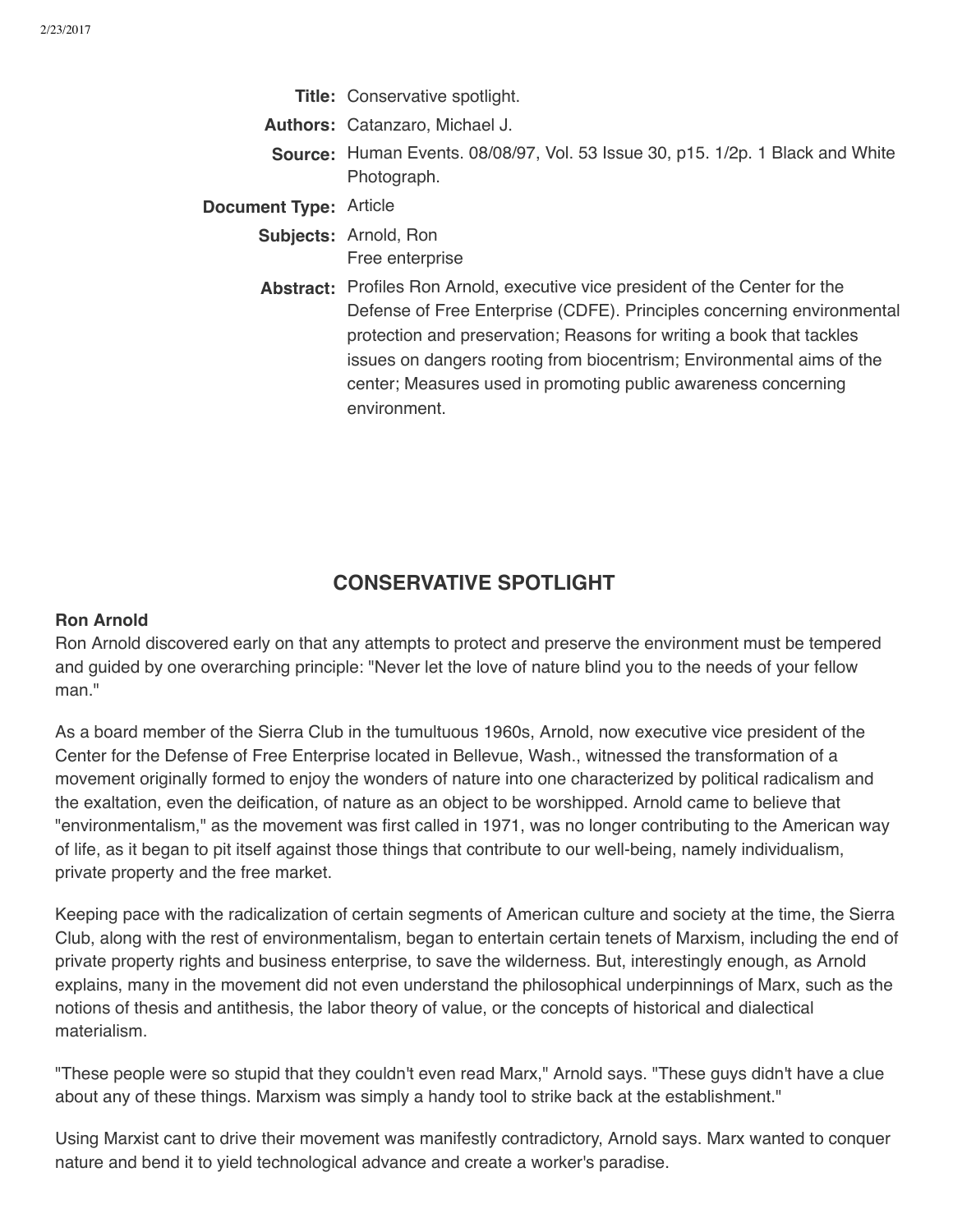## 2/23/2017

But, as Arnold points out, contemporary radical environmentalism seeks to rollback technological progress and undermine the dominant anthropocentric worldview, which puts man as the highest form of creation on earth. Biocentrism, or the idea that all living species are equal and that all animals have an intrinsic fight to exist, is what drives the movement.

"Eventually, as time went on, you had groups that began to coalesce around the philosophy of species equality," Arnold says. "The consequences of that way of thinking are horrendous."

One of the groups that took biocentrism to its dangerous extreme was Earth First, a violent, subversive and fanatical environmental group that influenced the thought of Theodore Kaczynski, the notorious Unabomber. (Investigators uncovered copies of Earth First newsletters in Kaczynski's cabin.)

"The goals of communism were to create a human paradise. This is a much more benign philosophy than what we are facing with environmentalism" he says.

On April 24. 1995, Arnold's good friend and colleague, Gilbert Murray, was tragically killed by the Unabomber, who took biocentrism to its logical extreme. The experience left Arnold, and many conservatives who knew Murray, deeply shaken. After a good deal of reflection, Arnold decided that the general public must be informed about some of the violent acts perpetrated in the name of "saving nature."

The result was EcoTerror: The Violent Agenda to Save Nature--The World of the Unabomber (Free Enterprise Press), released earlier this year. "Monkeywreching is one thing" Arnold says. "But when you start putting pipe bombs in buildings and under trucks with people in them, that is entirely different. I felt compelled to write this book."

The 336-page book, Arnold's fifth to date outlines more than a thousand crimes committed by radical environmentalists from 1970 to the present, ranging from arson, equipment sabotage and forcible obstruction, to assault, attempted murder and murder Also, the book reports that the Animal Liberation Front, a fanatical animal rights group, has created a website that brags of over 600 crimes committed in the name of "animal rights."

Arnold, a business consultant and an award-winning journalist who has written more than 300 articles in various periodicals, spends a good deal of his time at the Center for the Defense of Free Enterprise, which was established in 1976 by Alan Gottlieb, head of the Citizens Committee for the Right to Keep and Bear Arms.

The center, Arnold says, was designed to look out "for the needs of your fellow man." With four different areas of focus, the center provides legal defense to businesses damaged by environmental regulations and, with the Free Enterprise Press, which Arnold himself started in 1987, publishes informational and educational books on environmental policy.

The center also has the American Broadcasting Network, which is their vehicle for getting public service announcements promoting free enterprise on over 300 stations nationwide, and the American Press Syndicate, which gives conservative environmentalism a voice on op-ed pages across the country.

Arnold and the center have been influential in advancing a sober, rationalistic approach to environmental stewardship. Maintaining a safe, clean and thriving environment while respecting and promoting the basic needs of humanity is the principle that lies at the core of their work.

For more information, write the Center for the Defense of Free Enterprise, Liberty Park, 12500 N.E. 10th Pl., Bellevue. Wash. 98005 (206-455-5038).